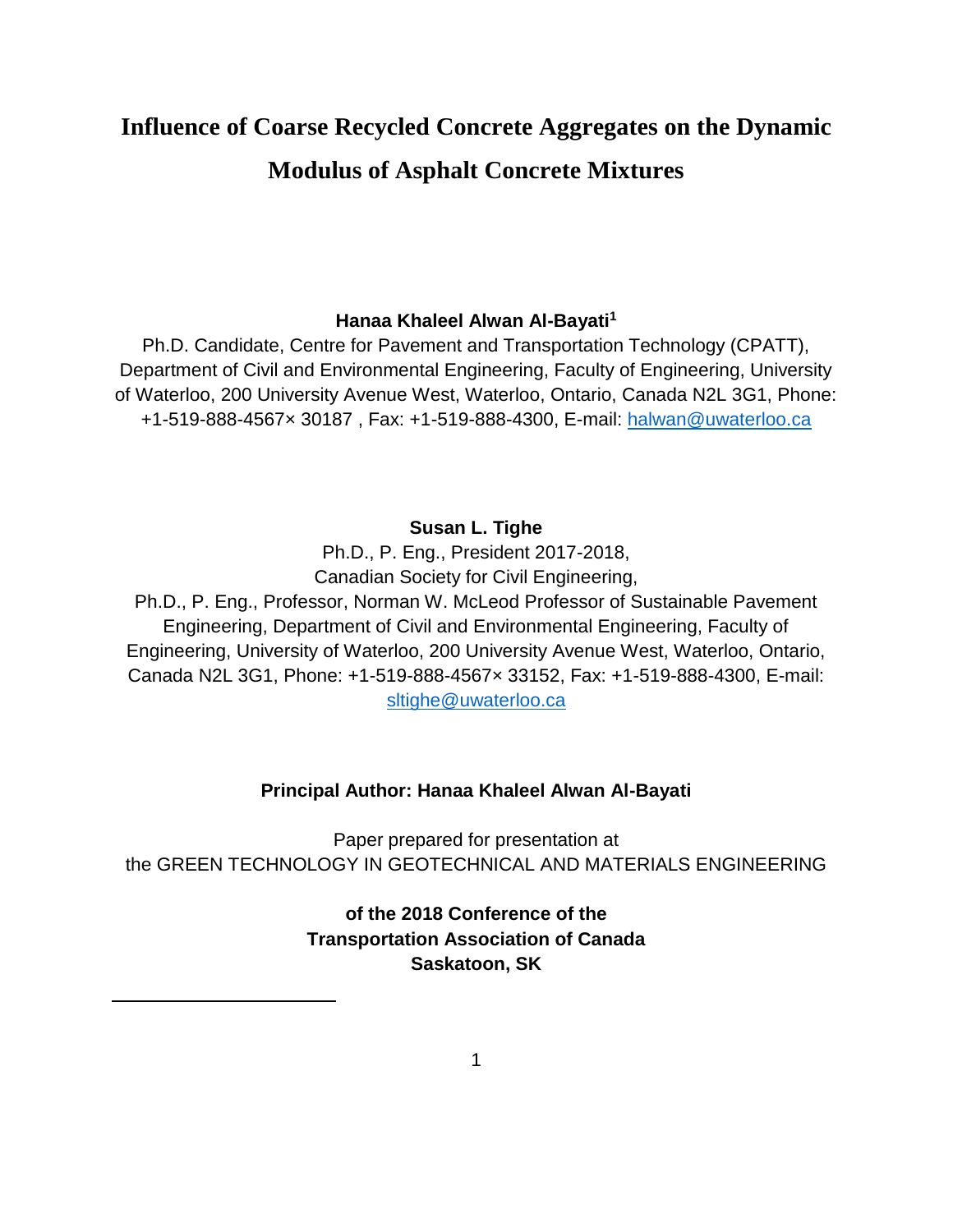### **Abstract:**

In the asphalt highway industry, a large number of innovative materials and technologies are explored in order to evaluate their suitability in the design, construction and maintenance of pavements. Billions of tonnes of concrete are extensively consumed in the construction of various structures including buildings, bridges, dams, roads, and others. For constructing the above-mentioned structures, massive amounts of construction and demolition (C&D) waste are generated. A sustainable solution has become highly required and an urgent priority in the asphalt industry to solve various problems including lowering the consumption of virgin materials, decreasing waste materials in landfills and reducing environmental problems, and the utilization of recyclable waste materials, especially recycled concrete. This research is conducted to investigate the possibility of using coarse recycled concrete aggregate (CRCA) in asphalt mixtures. Mix design of HMA mixtures is performed for CRCA at various percentages 15%, 30%, and 60%. After determining optimal asphalt content (OAC) of different mixtures, the stiffness resistance of Ontario Superpave asphalt mixtures is evaluated. Depending on the dynamic modulus test results, the rutting susceptibility and fatigue performance of different mixtures are also estimated. At high temperatures, the obtained results indicate that the use of CRCA can increase asphalt pavement resistance to rutting susceptibility compared to the control mixture. However, this resistance decreases with increasing CRCA proportion in the asphalt mixture. At low temperatures, asphalt mixtures including CRCA have a lower stiffness than the control mixture. This leads to minimizing fatigue and low-temperature cracking. The findings also revealed that the utilization of CRCA in the asphalt mixtures appears to be highly successful.

**Key words:** Asphalt mixtures, Coarse recycled concrete aggregate (CRCA), Stiffness modulus, Dynamic Modulus Test, Rutting and fatigue factors.

### **1. Introduction**

Asphalt concrete represents one of the main materials required for constructing road pavement (Liu et al., 2017). Hot-mix asphalt (HMA) mixture is described as a complex mixture composed of three main components, namely, aggregate, asphalt binder, and air voids. In addition, different additives are typically used for improving its performance such as polymers and fibers (Poulikakos et al., 2017). In asphalt pavement, the aggregate particles represent a structural framework for the mixture, whereas, the asphalt binder works as a sticky substance. Generally, asphalt pavement consists of approximately 90– 95% by weight and 75–85% by volume mineral aggregates. The physical properties of both coarse and fine aggregates have a considerable influence on the asphalt pavement performance (Arabani & Azarhoosh, 2012). According to the ministry of natural resources Ontario (MNRO), the average consumption of aggregate reached approximately 179 million tonnes per year in Ontario during the period 2000-2009, while this average is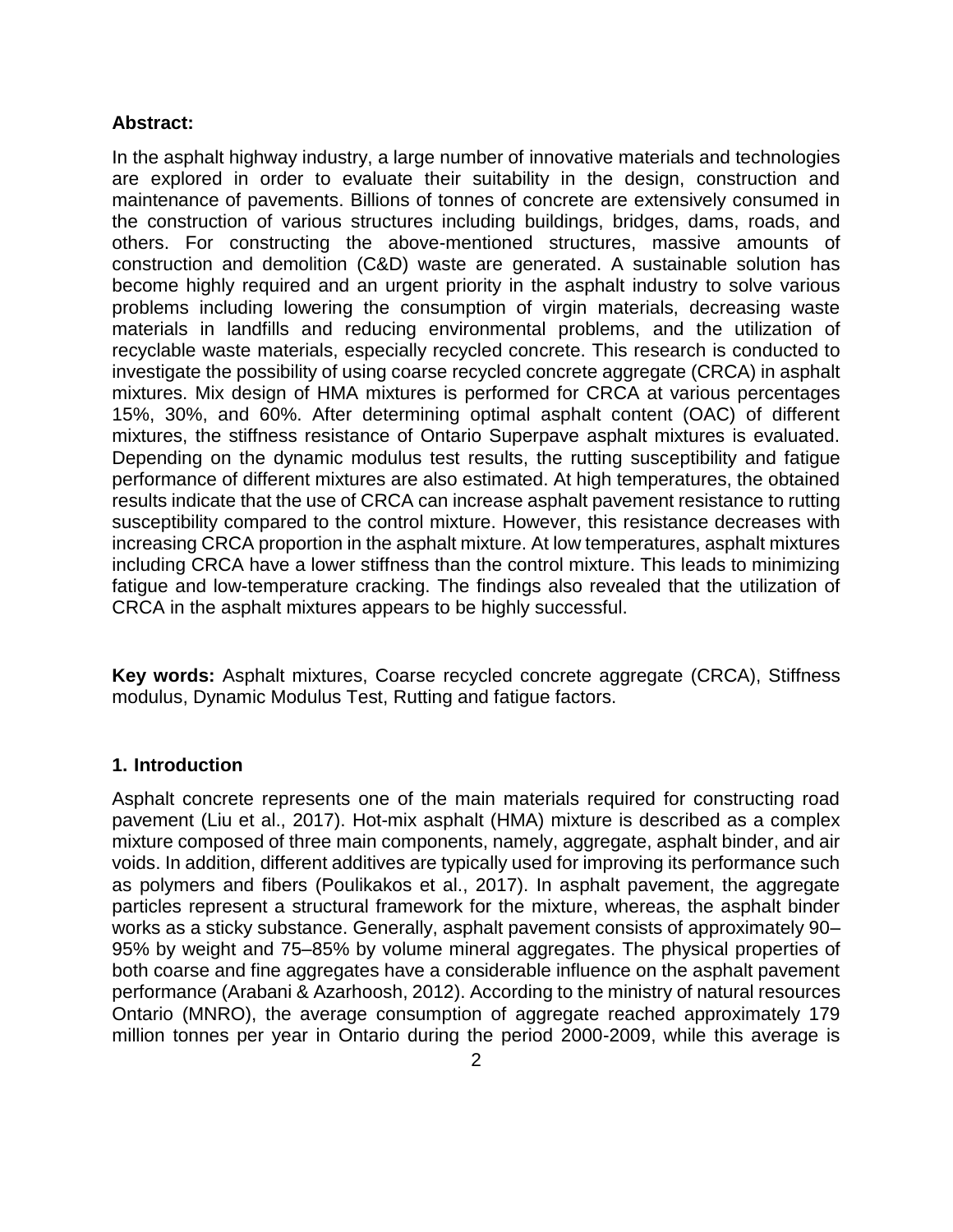projected to amount to approximately 191 million tonnes between 2020 and 2029 (MNRO, 2010). Simultaneously, waste materials are increasing with the growth in the population due to rising demand for new highways, commercial buildings, housing developments, and infrastructure projects. This results in tremendous amounts of waste ending up in landfills every year. Due to considerable consumption and economic growth, the required natural resources will not only be depleted but will eventually be exhausted (Bolden, 2013). To reduce the consumption of natural materials, diminish waste materials in landfills, and minimize environmental concerns, the application of waste materials in asphalt mixtures is becoming increasingly utilized worldwide. Among different waste materials, recycled concrete aggregate (RCA) is the main waste material that has been successfully applied in base aggregates and Portland cement concrete (PCC) aggregates. However, there were limited investigations into the utilization of RCA in the asphalt pavement mixtures (Mills-Beale & You, 2010) due to the poor quality of RCA characteristics compared to natural aggregate (NA). As a comparison with natural aggregate, RCA is generally rough, irregular, porous, flat and, but in particular, it is characterized by a lower bulk and specific gravity, and a significantly higher water absorption, which results in inferior mechanical properties (Malešev et al., 2010; Lee et al., 2012; Pepe et al., 2014; Al-Bayati et al., 2016). The higher porosity characterizing the adhered mortar layer is the main reason behind this behaviour (Pepe et al., 2014). Due to the crushing process of the old concrete and existence of mortar, the texture of RCA surface consists of shaped particles with sharp edges. This leads to a better interaction and higher friction between the surface particles (Radević et al., 2017). In the sustainable development perspective, the utilization of RCA has many advantages including reducing waste amounts, lowering the environmental impacts, preservation of natural resources, and reducing the costs of waste disposal (Radević et al., 2017).

Recently, the utilization of RCA in the asphalt mixtures has gained more attention and become an attractive topic for many researchers worldwide (Shen & Du, 2004; Paranavithana & Mohajerani, 2006; Wong et al., 2007; Du & Shen, 2007; Pérez et al., 2009; Wu et al., 2013; Pasandín & Pérez, 2014; Radević et al., 2017). The successful use of RCA in the base and sub-base applications is the main reason behind examining the feasibility of using RCA in asphalt mixtures. It is believed that the problem related with RCA can be eliminated through the coating of RCA particles with a layer of asphalt cement (Zhang et al., 2016). Mills-Beale and You (2010) evaluated the effect of different proportions of RCA (25%, 35%, 50% and 75%) in place of total aggregate on the mechanical properties of asphalt mixtures. The obtained findings indicated that the dynamic stiffness of the mixtures is increased with decreasing ratios of RCA and test temperature influenced the resilient modulus more than the effect of RCA percentages. Pérez et al., (2009) evaluated the resistance of asphalt mixtures that included RCA with NA aggregate with respect to fatigue cracking and dynamic stiffness. The findings of the study revealed that the mixture that included RCA had a higher dynamic modulus than mixtures without RCA even if a large amount of bitumen is used. Wong et al. (2007) reported that there is no considerable effect of a filler obtained from RCA on the stiffness and permanent deformation of asphalt mixtures. From the studies of Chen et al. (2011)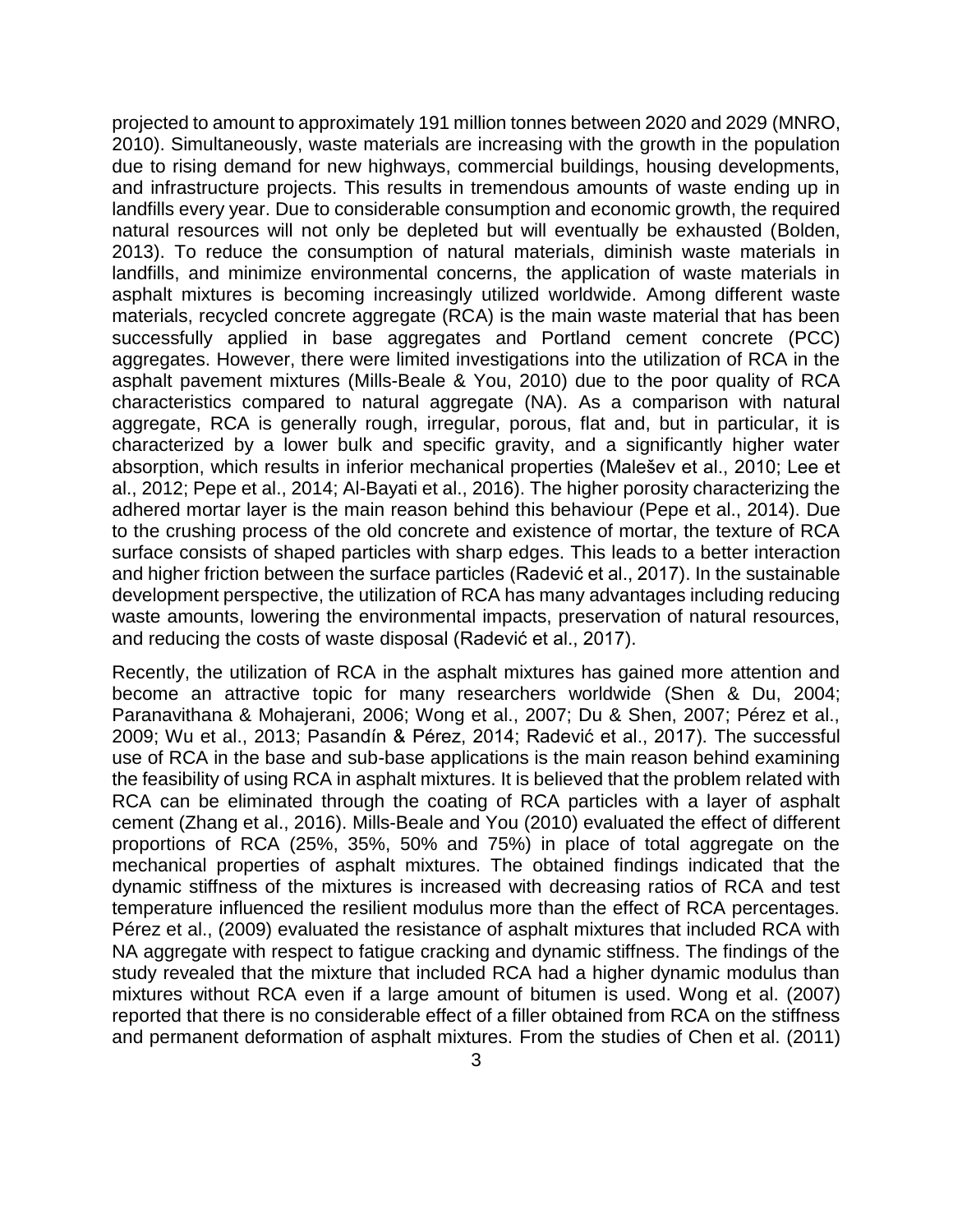and Arabani et al. (2013), it was concluded that the application of RCA in the asphalt mixtures leads to increased resistance to permanent deformation (Radević et al., 2017).

From the above discussion, it can be stated that the previous research studies were mainly focused on the effect of RCA on the mechanical properties of HMA mixtures such as stability, stiffness, moisture resistance, and dynamic modulus. Therefore, the main objective of this research is to evaluate the possible application of various proportions of coarse recycled concrete aggregate (CRCA) in typical Ontario HMA mixtures in terms of dynamic stiffness. Depending on the results of the dynamic modulus test, the rutting susceptibility and fatigue performance of different mixtures are also evaluated.

### **2. Materials and Methods**

# **2.1 Materials**

In this research, NA and one filler type, dust plant, that is usually used for preparing asphalt mixtures, were obtained from the Miller Group. One type of asphalt binder, namely, PG 64-28 was used. In this study, one RCA type was used, which was provided from a ready-mix concrete plant through the crushing process of concrete that has unsatisfactory properties, performance, and age. Therefore, RCA could possibly be classified as fresh concrete that has not been utilized in engineering applications. In this study, CRCA is defined as the sieve fraction retained between 4.75 and 19 mm. The optical images of NA & RCA are shown in Figure 1-a and b, respectively.

# **2.2 Methods**

# **2.2.1 Preparation of NA & CRCA**

RCA was washed thoroughly so that all noticeable impurities such as wood chips and others were removed. Then, all NA & RCA were dried in an oven at 105  $\pm$  5 °C for 24 hr before the sieve analysis procedure. RCA was sieved with a 4.75 mm sieve to ensure that only the coarse aggregate was retained. The aggregate gradation of both of NA and RCA is provided in Figure 2.

# **2.2.2 Superpave Mix Design**

The Superpave mix design was carried out based on AASHTO R 30-02 (2010). The design is equivalent to a single-axle load ranging between 10 and 30 million. Superpave mixture design procedure was performed according to the nominal maximum aggregate size (NMAS), 19 mm. As a partial substitute for coarse NA, four different proportions of CRCA (0%, 15%, 30%, and 60%) were added for the included CRCA mixtures. The gradation with different percentages of CRCA, targeted the mix design of Miller group, and ministry transportation Ontario (MTO) specifications are numerically tabulated in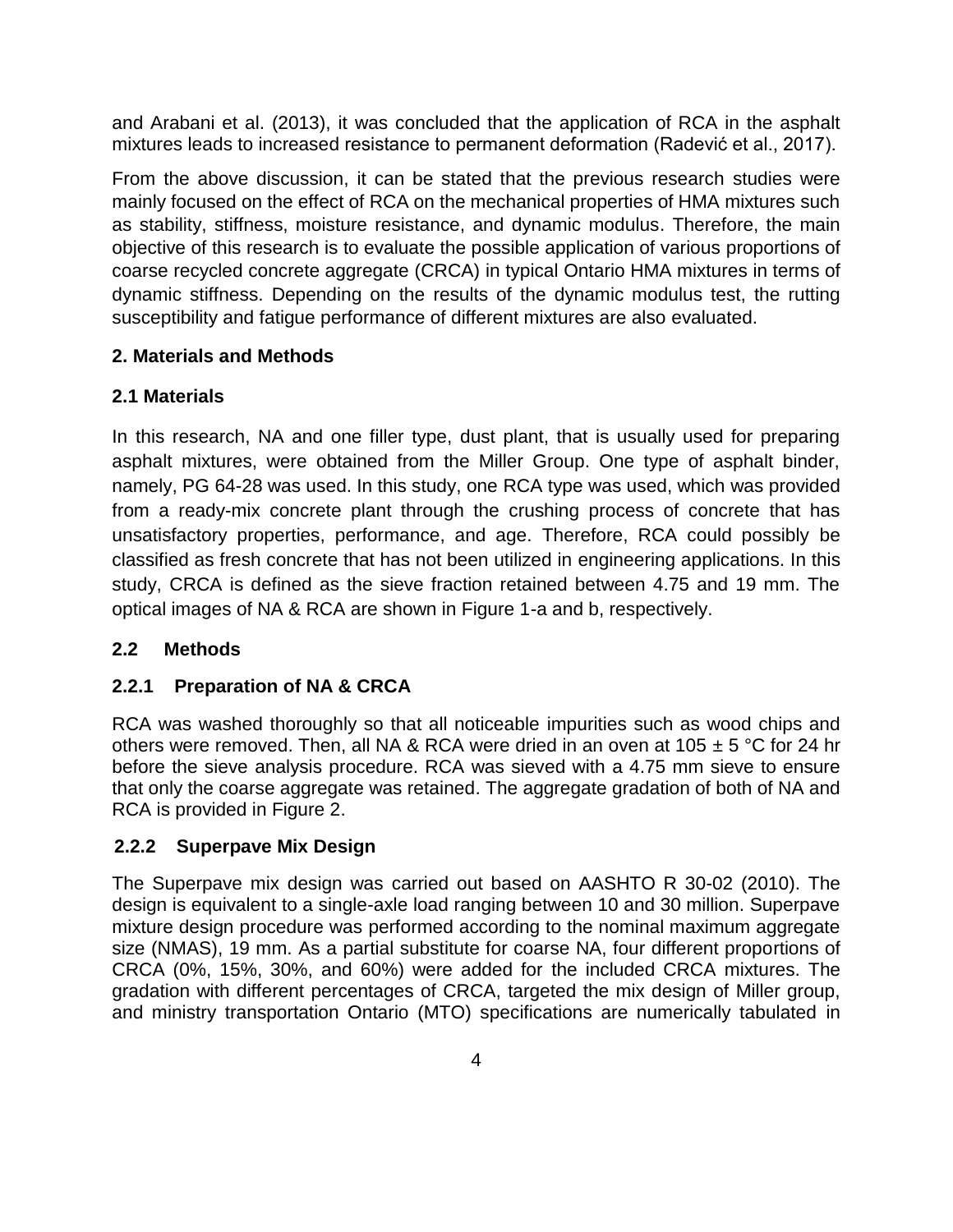Table 1. All experimental tests were conducted in the Centre for Pavement and Transportation Technology (CPATT) in the University of Waterloo.

## **2.2.3 Dynamic Modulus Test**

Based on AASHTO R 30-02 (2010), the loose HMA mixtures were exposed to a shortterm condition at 135°C for a period of four hrs before compaction to simulate the plant mixing and placement effects. In accordance with AASHTO TP 62-07 specification, the test was carried out to characterize stiffness for HMA mixtures at different temperatures (-10, 4, 21.1, 37, and 54.4 °C) and various load frequencies (25, 10, 5, 1, 0.5, 0.1Hz). Elevated temperature and low frequencies are regarding with slow movement of traffic, which represent the conditions for rutting. At low temperatures, the mixtures were evaluated for thermal cracking, whereas the fatigue cracking of the mixtures was examined at moderate temperatures.

Using a Superpave gyratory compactor, the cylindrical specimens were compacted. Then, the specimens were cored and cut into dimensions of 150 mm height and 100 mm diameter with air void content of  $7 \pm 1\%$  as shown in Figure 3. A master curve was used to evaluate the dynamic stiffness (MPa) versus the reduced frequency (Hz). Figure 4 shows the dynamic modulus test setup in CPATT.

### **3. Results and Discussion**

### **3.1 Physical and Mechanical Properties of NA**

Table 2 demonstrates the obtained results of the physical and mechanical properties of NA and CRCA. Generally, there is a considerable difference in the properties between the NA and CRCA. In terms of physical properties, namely, bulk relative density (BRD), apparent specific gravity, and water absorption, a significant difference is registered between NA and CRCA. These findings confirm the outcomes of previous investigations that found the absorption capacity of RCA is a significantly higher than NA (Ektas and Karacasu, 2012; Butler et al., 2013a; Wu et al., 2013; Younis and Pilakoutas, 2013; Pasandín and Pérez, 2014; Singh et al., 2014). Adhered mortar which has a higher porosity than NA, results in making RCA more susceptible to water absorption compared to NA (Tam et al., 2007). Hence, the presence of adhered mortar leads to increased water absorption, lowered density, and weaker bond strength (Wong et al., 2007). In the perspective of the mechanical properties, abrasion loss, adhered mortar loss, aggregate crushing value, and freezing and thawing, different issues can be observed. The outcomes indicate that the abrasion loss of CRCA has a higher value compared to NA. A higher abrasion loss percentage indicates losing a higher quantity of weak areas that are represented by the adhered mortar. After five cycles of freezing and thawing, it is interesting to note that a slight difference is registered in freezing and thawing loss between CRCA and NA. According to British standards (BS) (882:1992), the aggregates could be possibly utilized in various applications depending on the maximum crushing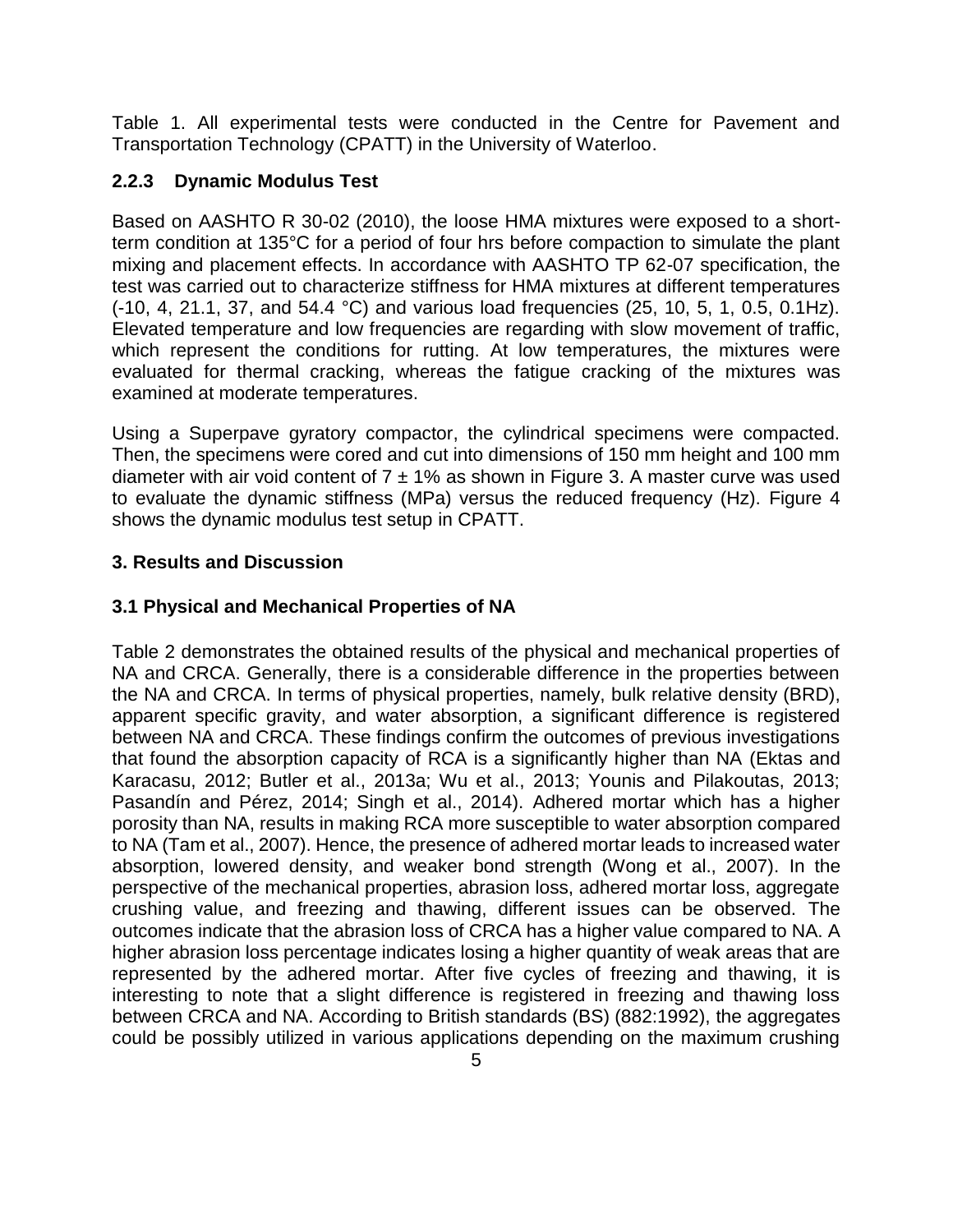values as shown in the classifications presented in Table 3. Depending on the different categories, the obtained findings indicate that NA can be used for heavy-duty concrete applications, whereas CRCA can be utilized for pavement wearing layers.

### **3.2 Volumetric Properties of Asphalt Mixtures with CRCA Addition**

Table 4 shows the volumetric properties of different HMA mixtures that were prepared in this study. The laboratory results indicated that the mix design for various CRCA proportions (0%, 15%, 30%, and 60%) successfully meet all the MTO requirements. As shown in Table 4, the optimum asphalt content (OAC) gradually increases when the CRCA percentage is increased. This is explained by the matter that CRCA has a higher absorption than NA due to the presence of adhered mortar. In contrast, there is a slight reduction in the bulk specific gravity (Gmb), voids in mineral aggregates (VMA), and voids filled with asphalt (VFA) of the mixes when the CRCA proportion reaches 30%.

### **3.3 Effect of CRCA on the Stiffness Modulus of Mixtures**

The temperature and loading rate represent the primary factors related to the stress-strain behaviour of HMA mixture. The HMA mixtures response to various temperatures and loading rates was measured by utilizing the Dynamic Modulus test. By creating a master curve, the change in asphalt binder and mixture behaviour over time can be observed. The Master curve was built up by using the principle of the time-temperature superposition. Figure 5 demonstrates the outcomes of the dynamic modulus test which is presented as a complex modulus value |E\*| versus the reduced frequency. Generally, the trend of the master curves was similar for all HMA Mixtures though the CRCA proportions in the mixtures were different. The dynamic modulus trend for various mixtures demonstrated that there is a reduction in the stiffness of HMA mixtures when the temperature is increased from -10 °C to 54 °C. When the load frequency increases from 0.1 Hz to 25 Hz, the stiffness of mixtures is increased. The average stiffness modulus of all mixtures that included CRCA was higher than of the control mixture at elevated and moderate temperatures and low-frequency loading. In contrast, there was a lower stiffness modulus at a lower temperature and a high load frequency. It is important to mention that it is difficult to discover the behaviour of various mixtures at some points at specific temperatures and frequencies. Therefore, the stiffness modulus of different mixtures is separately represented based on different temperatures and frequencies in Figure 6.

At low temperature (-10°C), the findings revealed that there is a variation in the stiffness modulus of mixtures that included different CRCA percentages. It is noteworthy that the mixture included 60% CRCA has a lower stiffness than the control mix at high and moderate frequencies. This means that there is an increase in the cracking resistance of the mixture and this will help to minimize fatigue and low-temperature cracking. However, the mixtures that included CRCA up to 30% have a higher stiffness than the control mix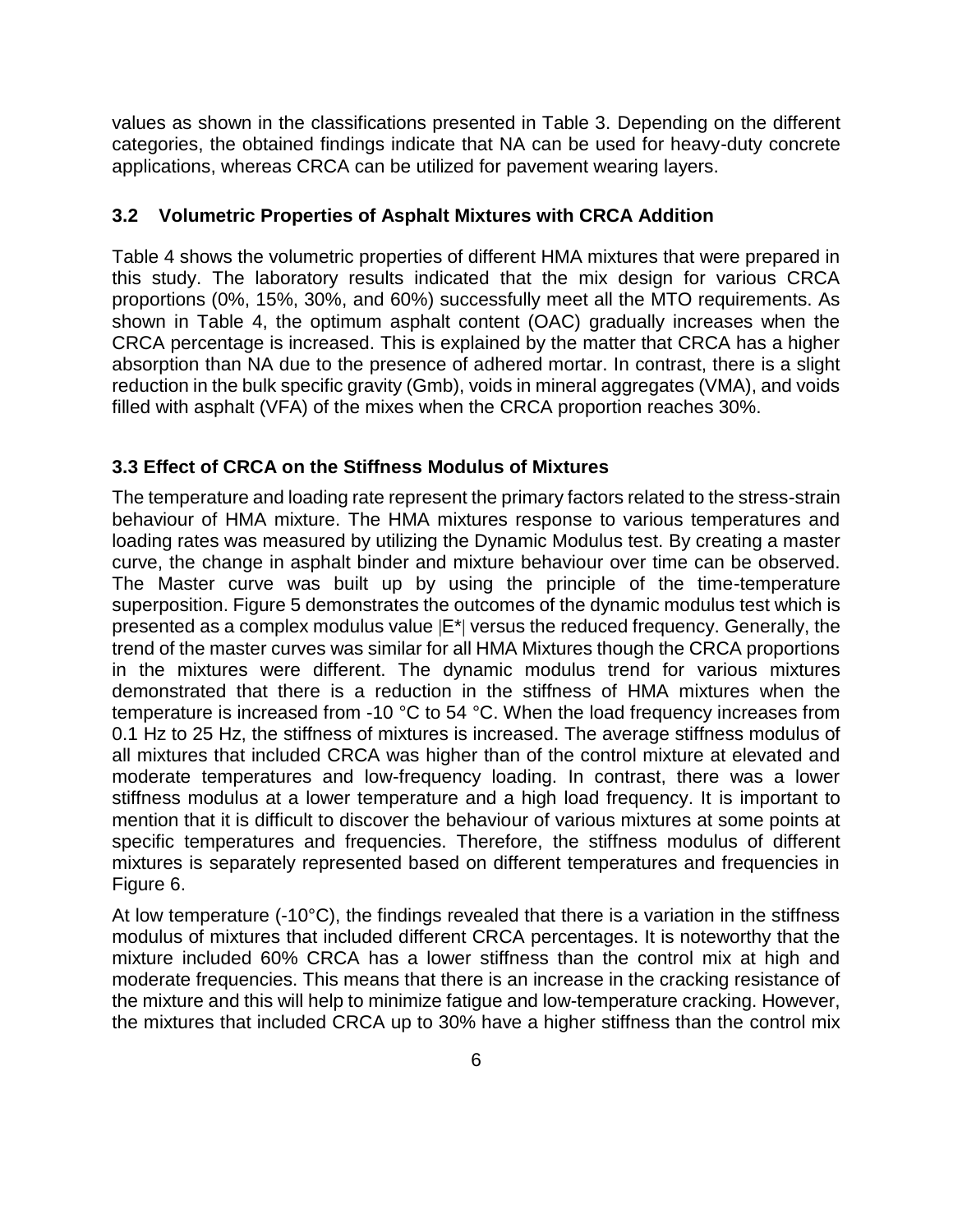and this would reduce the mixtures resistance to cracking at low temperature. The main reason behind these variations is the RCA inhomogeneity and its inferior physical and mechanical properties compared with NA aggregate. More specifically, this is due to a higher porosity and a large surface area for RCA in comparison with NA. The presence of attached cement mortar leads to create various bitumen film thickness on the aggregate particles, resulting in changes in the stiffness modulus of the mixtures (Radevic´ et al., 2017). At moderate (4°C) and elevated temperatures (higher than or equal to 21°C), the obtained findings also showed that the utilization of CRCA with a proportion up to 60% would increase the stiffness of the mixture compared with the control mixture. This behaviour will be beneficial for the high-temperature performance, which is represented by a reduction of rutting potential. At low frequencies, the mixtures that included 60% CRCA have comparable stiffness values to the control mix at temperatures 37 ºC and 54 ºC.

Figure 7 presents the average  $|E^*|$  ratios between the control mix and the remaining mixtures that included different percentages of CRCA at various temperature and frequencies. For all the temperatures and frequencies, the average ratios between the control mix and the mixtures that included different proportions of CRCA were less than 1.0, indicating that these mixtures have a higher  $|E^*|$  values than the control mixture. However, it is interesting to note that the mixtures that included 60% CRCA have a different behaviour at low temperature (-10 C) and moderate and high frequencies, resulting in a higher |E\*| ratio. This indicates that the mixtures that included 60% CRCA have a lower modules stiffness than the control mix at low temperature and moderate and high frequencies. As mentioned previously, the mixtures that included 60% CRCA have more resistance to low-temperature cracking

### **3.4 Evaluation of Rutting and Fatigue Factors**

This study also evaluated the rutting factor ( $E^*$ /sin δ) and fatigue factor ( $E^*$ sin δ) depending on the results of the dynamic modulus |E\*| of different HMA mixtures at specific temperatures and frequencies. The temperature of 54 ºC and loading frequency 5 Hz were used for measuring the rutting factor (E<sup>\*</sup>/sin δ), whereas the fatigue factor (E<sup>\*</sup>sin δ) was computed at the 21 °C temperature and loading frequency 5 Hz (E\*/sin δ) (Witczak et al., 2002). The outcomes refer to mixtures sensitivity to permanent deformation (rutting) and fatigue crack. The highest value of rutting parameter (E\*/sin δ) indicates a lower susceptibility of mix to the impact of rutting, whereas a lower value of fatigue factor (E\*sin δ) points out to a good resistance to fatigue cracking. Figure 8 demonstrates the rutting factor (E\*/sin δ) of HMA mixtures that included different CRCA proportions. The outcomes showed that the mixtures that involved CRCA have a higher rutting factor values than the control mix. These results confirm the previous results of the  $|E^*|$  which were shown in Figure 6. This indicates the mixtures included CRCA have a good resistance to the impact of the permanent deformation under the effect of traffic and moderate temperatures. The reason behind this could be due to the RCA properties which can be represented by a rough texture, shaped particles, and sharp edges, resulting in a better interaction and higher surface friction between aggregate particles (Radević et al., 2017). The results revealed that the mixture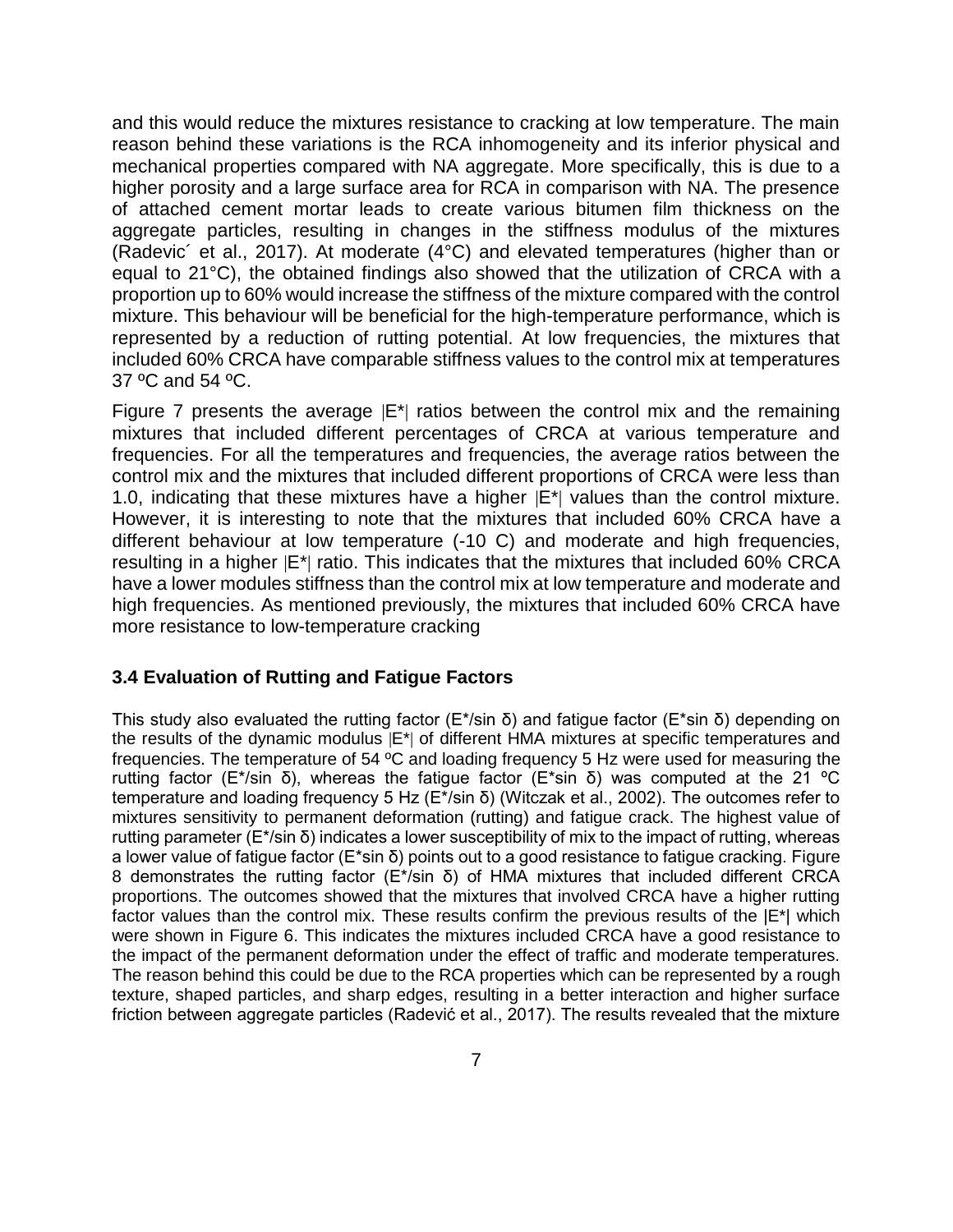that included 30% CRCA has a higher value of rutting parameter. This is followed by the mixtures that included 15% CRCA and 60% CRCA, respectively.

Figure 9 reveals the fatigue factor ( $E^*$ sin δ) of different asphalt mixtures. It is found that the mixtures that included different proportions of CRCA have greater values of fatigue factor than the control mix. This indicates that the mixtures included CRCA have a higher susceptibility to the fatigue cracking than the control mix at the intermediate temperature. Compared to the control mixture, the mixture that included 15% CRCA has the highest value of (E\*sin δ) with an increase of 17.3 %. This is followed by the mixtures that included 30% CRCA and 60% CRCA, with an increase of 16.5% and 11%. respectively. These findings confirm the results of stiffness modulus as previously shown in Figure 6.

For more explanation of the estimated fatigue factor, a higher frequency (10 Hz) at 21 °C was utilized in this study. In Figure 10, the findings demonstrated that the fatigue factors (E\* Sin) at loading frequency 10 Hz have the same trend for the mixtures that included different CRCA proportions. However, slight differences are registered for the values of fatigue parameters compared to the obtained values at the loading frequency of 5 Hz.

Tables 5 & 6 summarize statistical aspects for both of rutting and fatigue parameters including standard deviation and coefficient of variation. In terms of rutting parameter, the statistical results generally revealed that the coefficients of variation of the dynamic stiffness |E\*| at the temperature of 54°C have higher values than the coefficients of variation of the phase angle. This indicates that there is a possibility to use phase angle as a parameter to rank the rutting of HMA mixtures. Heterogeneity of CRCA and inferior properties such as the surface texture, porosity, and density could possibly have an effect on the dynamic stiffness value for different HMA mixtures. It is important to mention that the coefficients of variation of fatigue parameter had the same trend though the temperature is different (21°C).

The ANOVA analysis carried out of the dynamic stiffness at 5 Hz for temperatures of 21 °C and 54 °C, with a probability of 95%. The results of  $|E^*|$  represented three replicate specimens of different HMA Mixtures. The statistical analysis revealed that a variance among the data is statistically significant, with  $F_{actual}$  (159.5) >  $F_{critical}$  (4.1) and a p-value of (1.79 E-07) for the mixtures at a loading frequency of 5 Hz and a temperature of 54 °C, whereas  $F_{actual}$  (11.6) >  $F_{critical}$  (4.1) and a p-value of (0.003) for the mixtures at a loading frequency of 5 Hz and a temperature of 21  $^{\circ}$ C. From the  $|E^*|$  results that represent four asphalt mixture, it could be concluded that differences among the results are statistically significant, indicating an increase in the CRCA proportion has a significant effect on the dynamic stiffness, rutting and fatigue of the mixture.

### **4. Conclusions**

Based on the obtained laboratory results, the following conclusions can be drawn: 1. Compared to NA, the CRCA has inferior physical and mechanical characteristics.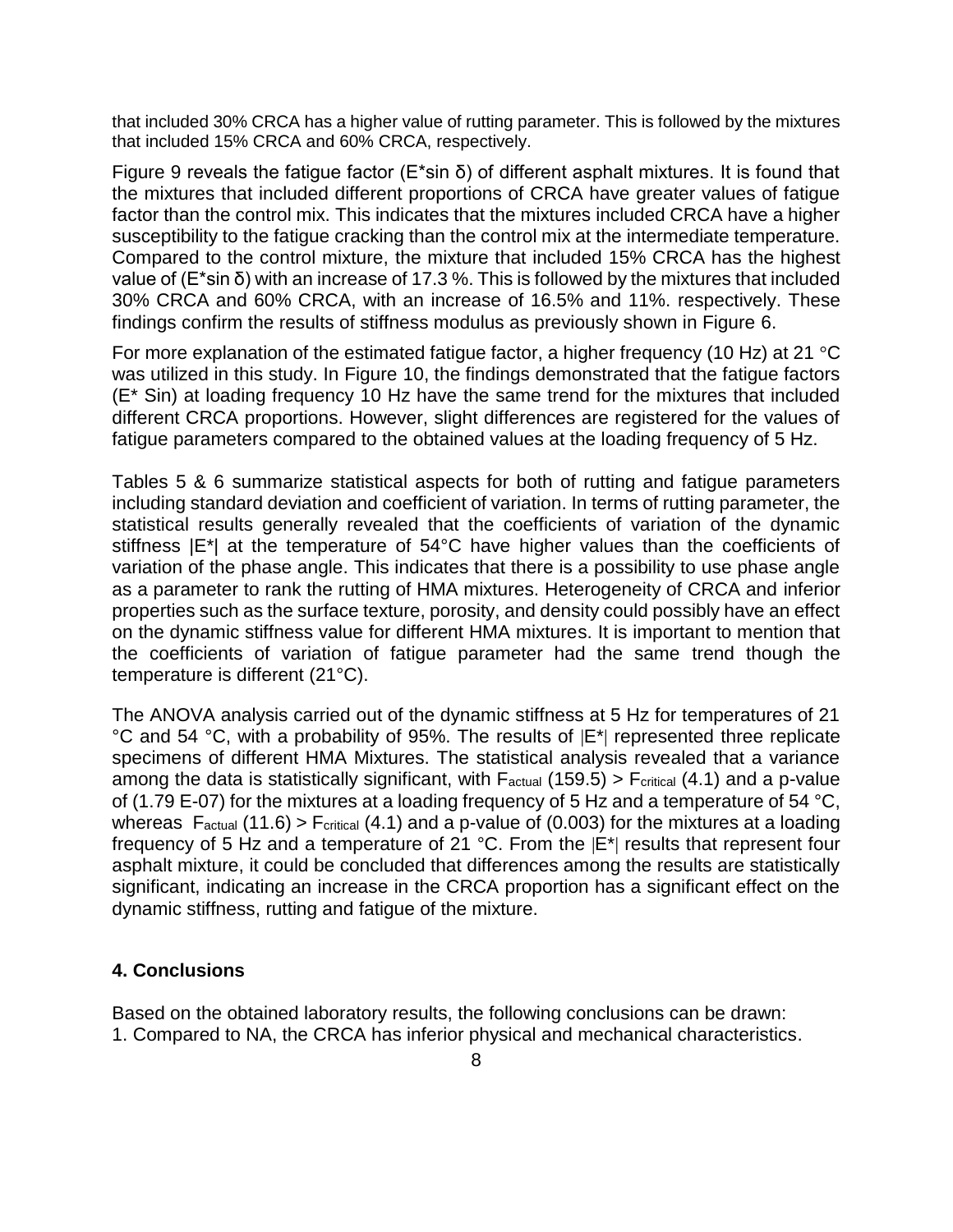2. In terms of volumetric properties, the obtained results indicated that the addition of CRCA in the asphalt mixtures at different percentages is very successful.

3. The average stiffness modules of different mixtures that included different CRCA percentages were higher than the control mixture at elevated and moderate temperatures. This behaviour is beneficial for the high-temperature performance that is related to the reduction of rutting potential.

4. The mixture that included 60% CRCA has a lower stiffness than the control mix at high and moderate frequencies. This refers to an increase in the cracking resistance of the mixture and this will help to minimize fatigue and low-temperature cracking.

5. The mixtures that included different CRCA proportions have higher values of rutting factor values than the control mix. This indicates that the mixtures that included CRCA mixtures have a good resistance to the influence of the permanent deformation under the effect of traffic and moderate temperatures.

6. The findings revealed that all the mixtures that included different proportions of CRCA have higher values of fatigue factor than the control mix. This indicates that the mixtures included CRCA have a higher susceptibility to fatigue cracking than the control mix at the intermediate temperature.

7. The ANOVA statistical analysis results showed that the variation of the results is statistically significant, indicating that an increase in the CRCA percentage has a considerable influence on the dynamic stiffness, rutting, and fatigue cracking of the mixtures.

### **Acknowledgements**

The authors would like to gratefully acknowledge the funding provided by Ministry of Higher Education and Scientific Research/Iraq through Iraqi Scholarship/Doctoral Program. The authors are also would like to thank Miller Group in Toronto, Ontario for supplying natural aggregate.

### **References:**

Al-Bayati, H. K. A., Das, P. K., Tighe, S. L., and Baaj, H. 2016. "Evaluation of various treatment methods for enhancing the physical and morphological properties of coarse recycled concrete aggregate." *Construction and Building Materials.* 112: 284-298.

Arabani, M., and Azarhoosh, A. R. 2012. "The effect of recycled concrete aggregate and steel slag on the dynamic properties of asphalt mixtures". *Construction and Building Materials.* 35: 1-7.

Arabani, M., Moghadas Nejad, F., and Azarhoosh, A. R. 2013. "Laboratory evaluation of recycled waste concrete into asphalt mixtures." *International Journal of Pavement Engineering.* 14(6): 531-539.

Behring, Z. 2013. "Evaluating the Use of Recycled Concrete Aggregate in French Drain Applications". (Doctoral dissertation, University of Central Florida Orlando, Florida).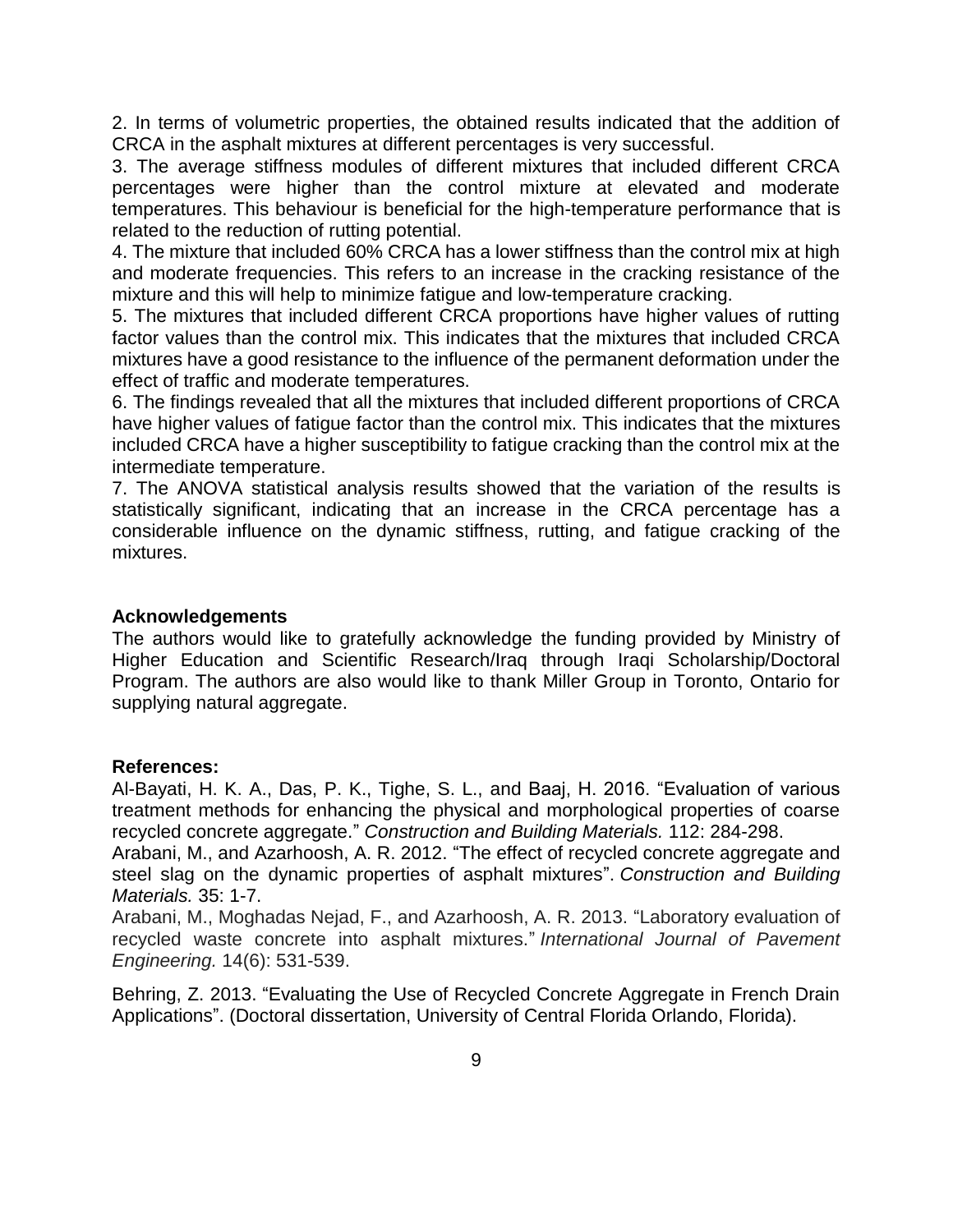Bolden IV, J. J. 2013. "Innovative uses of recycled and waste materials in construction application". (Doctoral dissertation, North Carolina Agricultural and Technical State University).

Butler, L., Tighe, S., and West, J. 2013a. "Guidelines for the Selection and Use of Recycled Concrete Aggregates in Structural Concrete". *Transportation Research Record: Journal of the Transportation Research Board.* 2335: 3-12.

Chen, M., Lin, J., and Wu, S. 2011. "Potential of recycled fine aggregates powder as filler in asphalt mixture". *Construction and Building Materials.* 25 (10). 3909-3914.

Du, J. C., and Shen, D. H. 2007. "Evaluation of Construction Material Recycling for Hot Mix Asphalt". *Journal of Environmental Engineering & Management.* 17 (4): 243-248.

Ektas, S., and Karacasu, M. 2012. "Use of Recycled Concrete in Hot Mix Asphalt and an ANN model for Prediction of Resilient Modulus". *Ekoloji.* 21 (83): 53-60.

Lee, C. H., Du, J. C., and Shen, D. H. 2012. "Evaluation of pre-coated recycled concrete aggregate for hot mix asphalt". *Construction and Building Materials.* 28 (1). 66-71.

Liu, J., Zhao, S., Li, P., Saboundjian, S. 2017. "Variability of composition, volumetric, and mechanic properties of hot mix asphalt for quality assurance". *J. Mater. Civ. Eng.* 29 (3). D4015004.

Malešev, M., Radonjanin, V., and Marinković, S. 2010. "Recycled concrete as aggregate for structural concrete production". *Sustainability*. 2 (5). 1204-1225.

Mills-Beale, J., and You, Z. 2010. "The mechanical properties of asphalt mixtures with recycled concrete aggregates". *Construction and Building Materials.* 24 (3): 230-235.

Ministry of Natural Resources (MNR). *State of the Aggregate Resource in Ontario Study*. 2010, February. Retrieved May 2013, from Ontario Ministry of Natural Resources: [http://www.mnr.gov.on.ca/stdprodconsume/groups/lr/@mnr/@aggregates/documents/do](http://www.mnr.gov.on.ca/stdprodconsume/groups/lr/@mnr/@aggregates/documents/document/286996.pdf) [cument/286996.pdf](http://www.mnr.gov.on.ca/stdprodconsume/groups/lr/@mnr/@aggregates/documents/document/286996.pdf)

Paranavithana, S., and Mohajerani, A. 2006. "Effects of recycled concrete aggregates on properties of asphalt concrete". *Resources, Conservation and Recycling.* 48 (1): 1-12.

Pasandín, A. R., and Pérez, I. 2014. "Mechanical properties of hot-mix asphalt made with recycled concrete aggregates coated with bitumen emulsion". *Construction and Building Materials.* 55: 350-358.

Pepe, M., Toledo Filho, R. D., Koenders, E. A. B., & Martinelli, E. 2014. "Alternative processing procedures for recycled aggregates in structural concrete". *Construction and Building Materials.* 69. 124-132.

Pérez, I., Toledano, M., and Gallego, J. 2009. "Construction and demolition debris in hot mix asphalt". In *Road Pavement Material Characterization and Rehabilitation: Selected Papers from the 2009 GeoHunan International Conference*: 141-146.

Poulikakos, L. D., Papadaskalopoulou, C., Hofko, B., Gschösser, F., Falchetto, A. C., Bueno, M., ... and Loizidou, M. 2017. "Harvesting the unexplored potential of European waste materials for road construction". *Resources, Conservation and Recycling.* 116. 32- 44.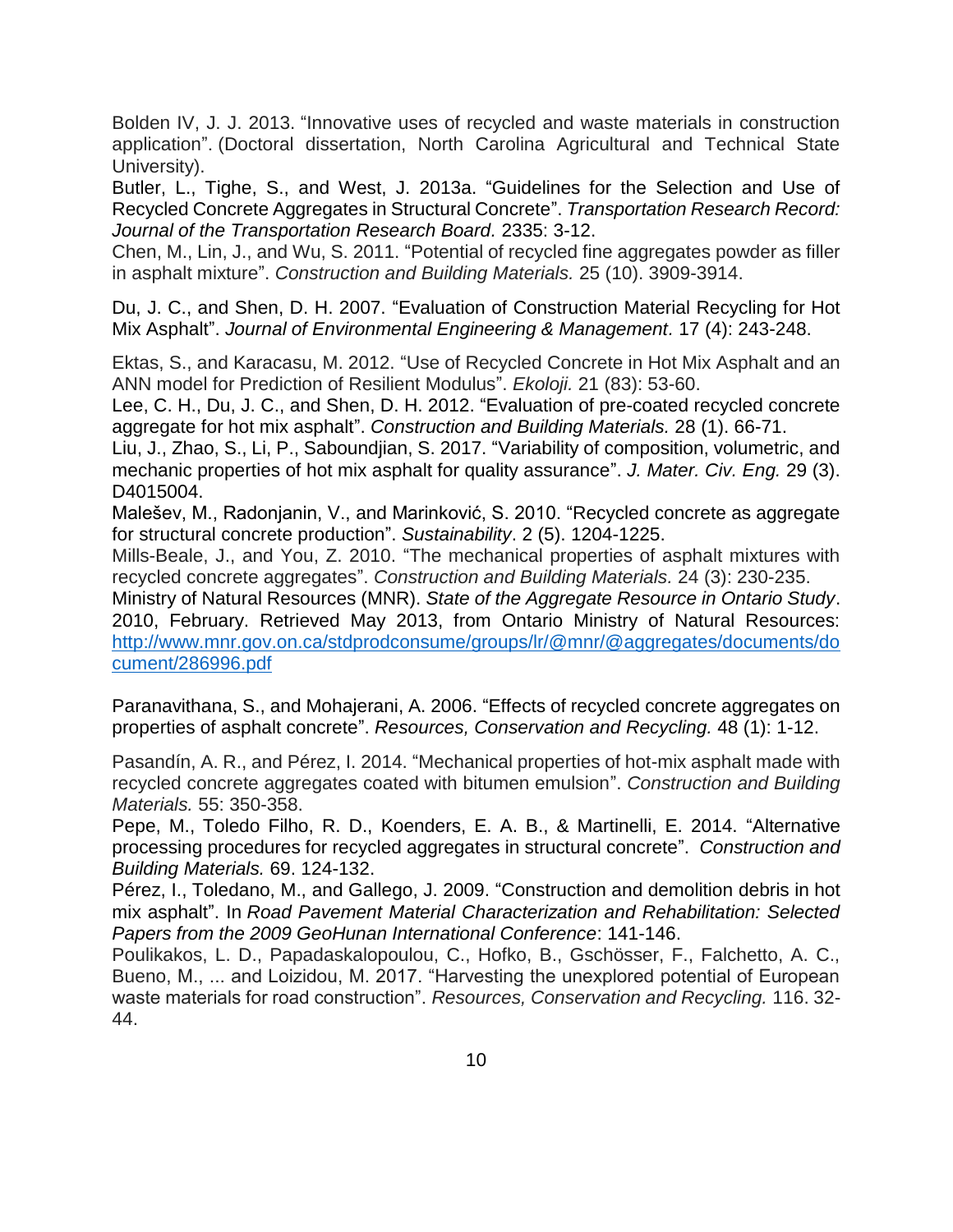Radević, A., Đureković, A., Zakić, D., and Mladenović, G. 2017. "Effects of recycled concrete aggregate on stiffness and rutting resistance of asphalt concrete". *Construction and Building Materials*. 136. 386-393.

Shen, D. H., and Du, J. C. 2004. "Evaluation of building materials recycling on HMA permanent deformation". *Construction and building materials.* 18 (6): 391-397.

Singh, S.B., Mahalakshmi, N., and Thammishetti, N. 2014. "Mechanical Properties of Recycled Course Aggregate (RCA) Concrete". *International Journal of Applied Engineering Research*, 9 (3): 363-372.

Tam, V. W., Tam, C. M., and Le, K. N. 2007. "Removal of cement mortar remains from recycled aggregate using pre-soaking approaches". *Resources, Conservation and Recycling.* 50 (1): 82-101.

Witczak, M. W., Kaloush, K., Pellinen, T., El-Basyouny, M., and Von Quintus, H. 2002. "Simple Performance Test for Superpave Mix Design" *NCHRP Report No. 465*. Washington, D.C.: Transportation Research Board.

Wong, Y. D., Sun, D. D., and Lai, D. 2007. "Value-added utilisation of recycled concrete in hot-mix asphalt. Waste Management". 27 (2): 294-301.

Wu, S., Zhong, J., Zhu, J., and Wang, D. 2013. "Influence of demolition waste used as recycled aggregate on performance of asphalt mixture". *Road Materials and Pavement Design.* 14 (3): 679-688.

Younis, K. H., and Pilakoutas, K. 2013. "Strength prediction model and methods for improving recycled aggregate concrete". *Construction and Building Materials.* 49: 688- 701.

Zhang, Z., Wang, K., Liu, H., and Deng, Z. 2016. "Key performance properties of asphalt mixtures with recycled concrete aggregate from low strength concrete". *Construction and Building Materials.* 126: 711-719.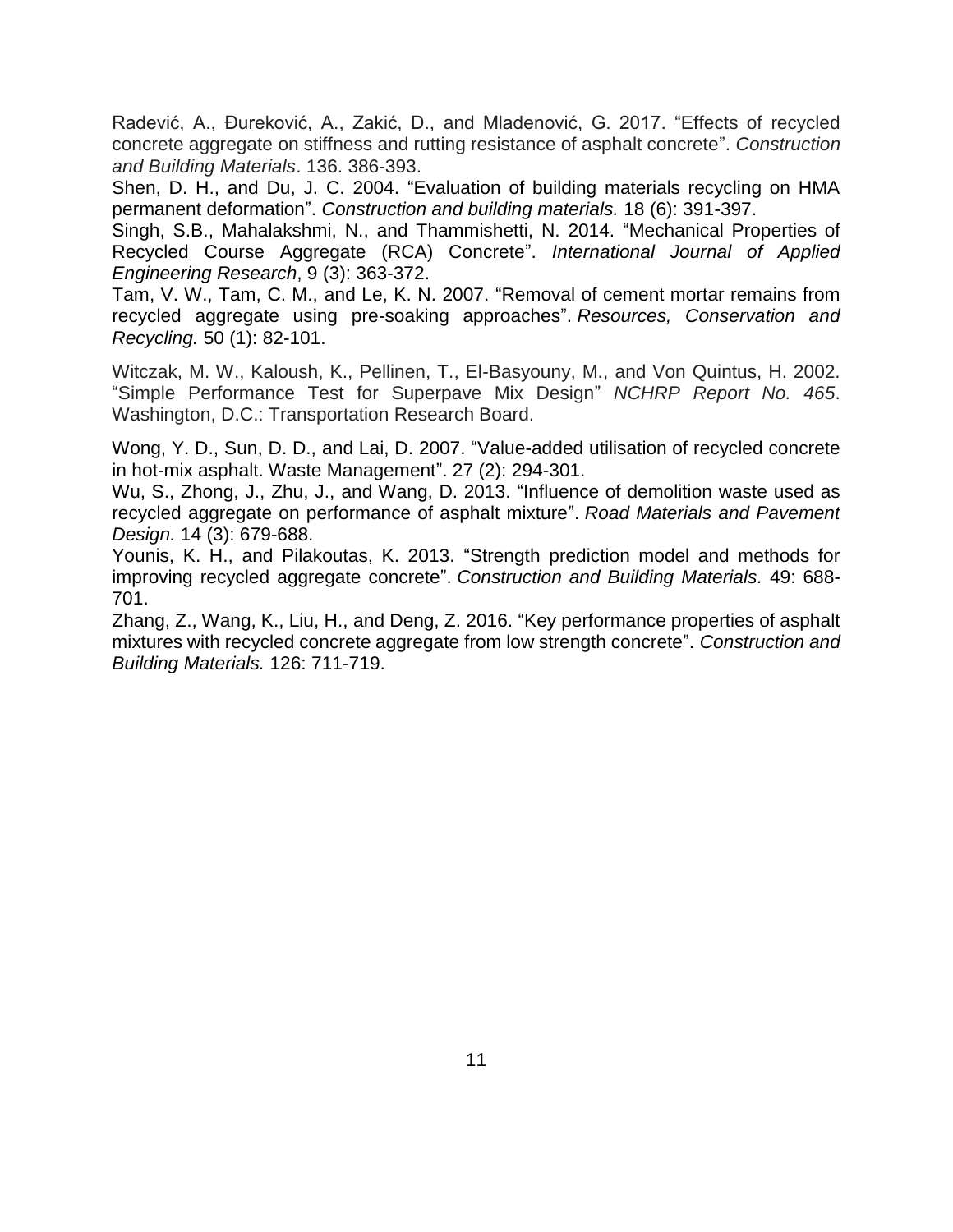| Sieve size |             | Passing (%) for different CRCA percentages | Target of   | <b>MTO</b>  |        |            |
|------------|-------------|--------------------------------------------|-------------|-------------|--------|------------|
|            | 0.0%        | 15%                                        | 30%         | 60%         | mix    | limitation |
| mm         | <b>CRCA</b> | <b>CRCA</b>                                | <b>CRCA</b> | <b>CRCA</b> | Design |            |
| 25         | 100         | 100                                        | 100.0       | 100.0       | 100    | 100        |
| 19         | 95.2        | 95.2                                       | 95.3        | 95.2        | 96.8   | $100 - 90$ |
| 16         | 89.0        | 88.7                                       | 88.5        | 87.4        | 90.6   | $90 - 23$  |
| 12.5       | 81.8        | 81.1                                       | 80.5        | 78.2        | 83     |            |
| 9.5        | 73.2        | 72.3                                       | 71.8        | 69.0        | 73.3   |            |
| 6.7        | 63.3        | 63.0                                       | 63.1        | 61.0        | 63.3   |            |
| 4.75       | 57.1        | 56.7                                       | 55.9        | 53.8        | 55.9   |            |
| 2.36       | 42.8        | 42.8                                       | 41.3        | 41.2        | 43.5   | $49 - 23$  |
| 1.18       | 30.7        | 30.7                                       | 30.5        | 30.5        | 32.5   |            |
| 0.6        | 22.9        | 23.0                                       | 23.6        | 23.6        | 25.1   |            |
| 0.3        | 10.2        | 10.3                                       | 10.3        | 10.3        | 11.8   |            |
| 0.15       | 5.4         | 5.5                                        | 5.6         | 5.5         | 5.5    |            |
| 0.075      | 2.1         | 2.2                                        | 2.2         | 2.1         | 3.8    | $8 - 2$    |

Table 1. Gradations with various CRCA proportions, targeted mix design, and MTO **Specifications** 

Table 2: Physical and mechanical properties of NA and CRCA

| Types of aggregate /<br>Aggregate properties | <b>NA</b> | <b>CRCA</b> |
|----------------------------------------------|-----------|-------------|
|                                              |           |             |
| Bulk relative density (BRD), (ASTM C 127)    | 2.658     | 2.295       |
| Apparent specific gravity, (ASTM C 127)      | 2.714     | 2.638       |
| Absorption, %, (ASTM C 127)                  | 0.8       | 5.91        |
| Micro-Deval abrasion loss, %, (ASTMD6928)    | 15.89     | 23.57       |
| Adhered mortar, %                            |           | 3.02        |
| Fractured particles, %, (ASTM D5821)         | 95.5      | 89.9        |
| Aggregate crushing value (BS 812-110)        | 19.48     | 27.42       |
| Freezing & thawing (LS-614)                  | 17.4      | 18.03       |

Table 3: ACV classifications based on BS (882:1992)

| <b>ACV</b>      | Applications                                                                           |
|-----------------|----------------------------------------------------------------------------------------|
| < 25%           | Aggregate could be used in the production of heavy-<br>duty concrete floor finishes    |
| Between 25%-30% | Aggregate type could be utilized in the concrete<br>used for pavement wearing surfaces |
| Between 30%-45% | Aggregate could be utilized in concrete used for<br>other applications                 |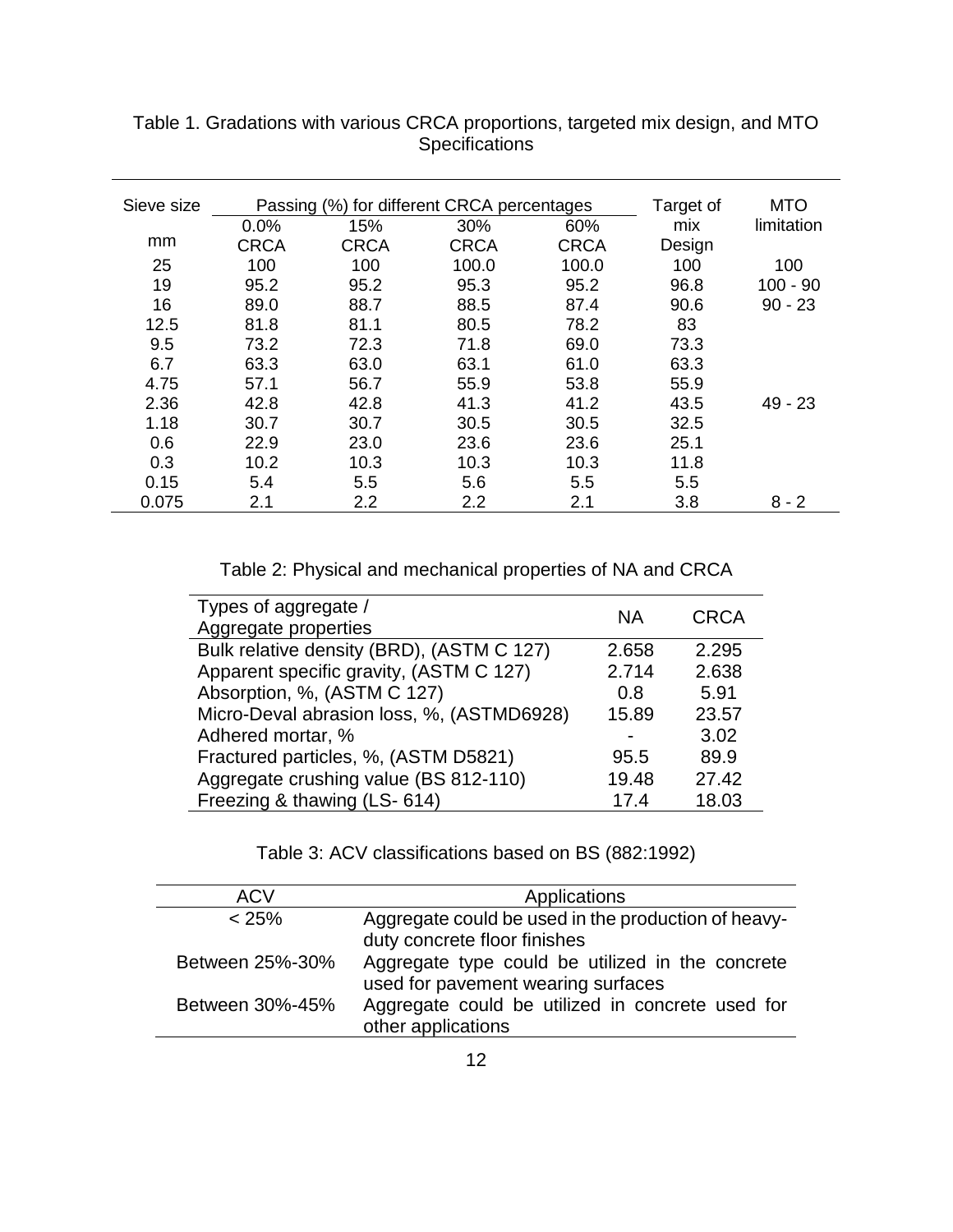| Aggregate<br>type / property | $0\%$<br><b>CRCA</b> | 15%<br><b>CRCA</b> | 30%<br><b>CRCA</b> | 60%<br><b>CRCA</b> | Acceptable<br>limitations of MTO<br>specification |
|------------------------------|----------------------|--------------------|--------------------|--------------------|---------------------------------------------------|
| OAC AC (%)                   | 4.83                 | 4.9                | 5.31               | 5.71               | $\blacksquare$                                    |
| VMA (%)                      | 14.5                 | 13.6               | 13.66              | 16.18              | 13 min.                                           |
| <b>VFA (%)</b>               | 72.5                 | 70.8               | 70.7               | 74.8               | 65-75                                             |
| Vv(%)                        | 4.0                  | 4.0                | 4.0                | 4.04               | 4.0                                               |
| $G_{mb}$                     | 2.4                  | 2.395              | 2.373              | 2.351              | ۰                                                 |

Table 4. Volumetric characteristics of mixtures with different percentages of CRCA

Table 5: Statistical analysis of the results of rutting parameter

| <b>Mixture</b>                    | Std. dev. for<br>$54^{\circ}$ C | COV for $ E^* $ @<br>$ E^* $ @ 5 Hz & 5 Hz & 54 °C (%) | Std. dev. for $\delta$<br>@ 5 Hz & 54°C | COV for $\delta \omega$ 5<br>Hz & $54^{\circ}$ C (%) |
|-----------------------------------|---------------------------------|--------------------------------------------------------|-----------------------------------------|------------------------------------------------------|
| C.M. (0% CRCA)                    | 121.5                           | 17.0                                                   | 2.0                                     | 12.6                                                 |
| <b>15% CRCA</b>                   | 41.9                            | 4.33                                                   | 0.6                                     | 2.9                                                  |
| <b>30% CRCA</b>                   | 35.7                            | 4.1                                                    | 1.7                                     | 8.3                                                  |
| 60% CRCA                          | 632.6                           | 11.5                                                   | 0.1                                     | 0.4                                                  |
| $\Sigma$ Distribution of $\Sigma$ |                                 |                                                        |                                         |                                                      |

δ = Phase angle

| Table 6: Statistical analysis of the results of fatigue parameter |  |  |  |  |  |  |  |  |  |
|-------------------------------------------------------------------|--|--|--|--|--|--|--|--|--|
|-------------------------------------------------------------------|--|--|--|--|--|--|--|--|--|

| <b>Mixture</b>  | Std. dev. for  | COV for $ E^* $ @<br>$ E^*  \otimes 5$ Hz & 5 Hz & 21 °C (%) | Std. dev. for $\delta$<br>@ 5 Hz & 21°C | COV for $\delta \omega$ 5<br>Hz & $21^{\circ}$ C (%) |
|-----------------|----------------|--------------------------------------------------------------|-----------------------------------------|------------------------------------------------------|
|                 | $21^{\circ}$ C |                                                              |                                         |                                                      |
| C.M. (0% CRCA)  | 505.8          | 11.0                                                         | 0.5                                     | 2.7                                                  |
| <b>15% CRCA</b> | 455.0          | 6.6                                                          | 0.5                                     | 2.4                                                  |
| <b>30% CRCA</b> | 267.7          | 4.4                                                          | 0.2                                     | 1.2                                                  |
| <b>60% CRCA</b> | 632.6          | 11.5                                                         | 0.1                                     | 0.4                                                  |
| <b>PH PH</b>    |                |                                                              |                                         |                                                      |

 $δ = Phase angle$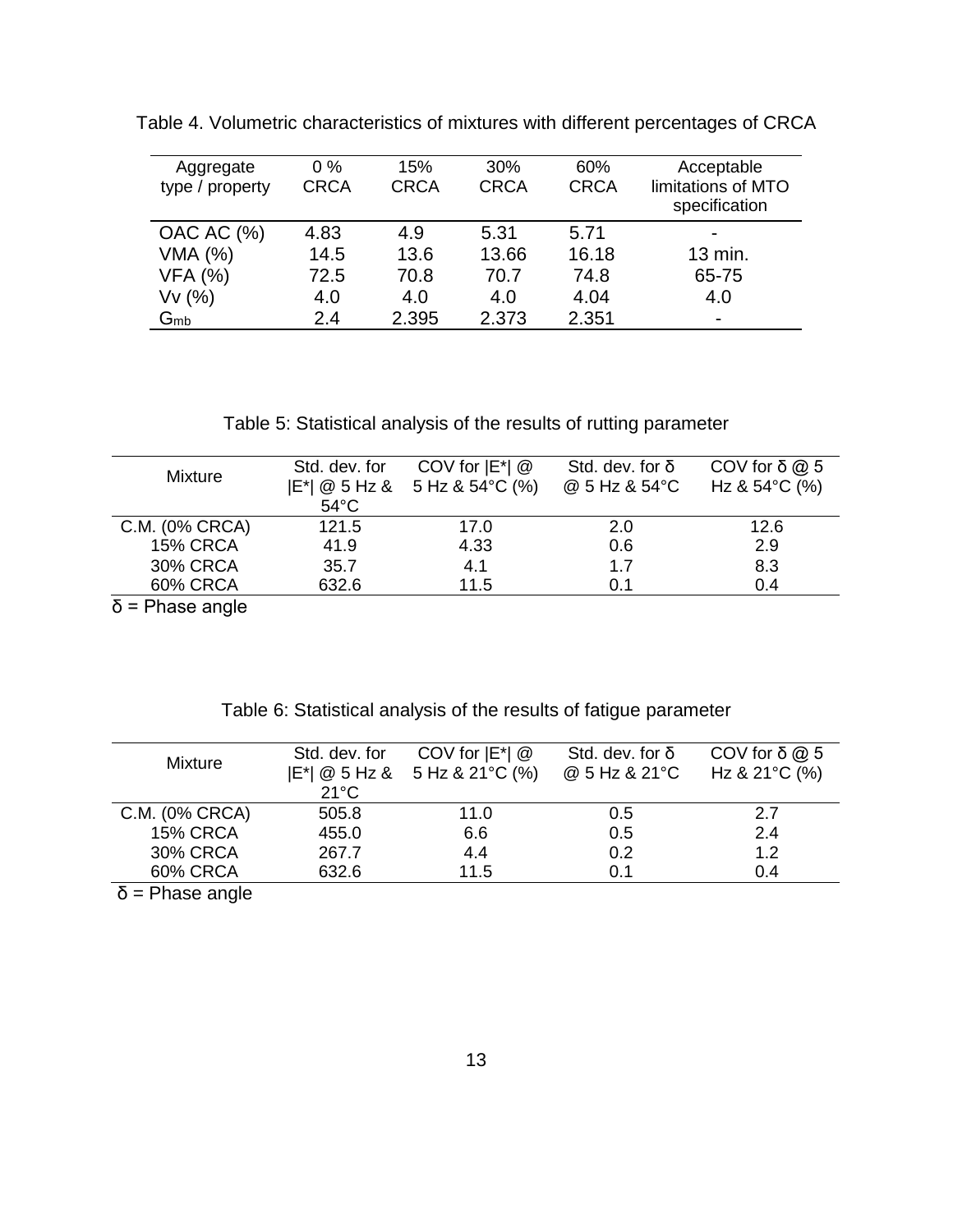









Figure 2: Particle size gradations of NA & RCA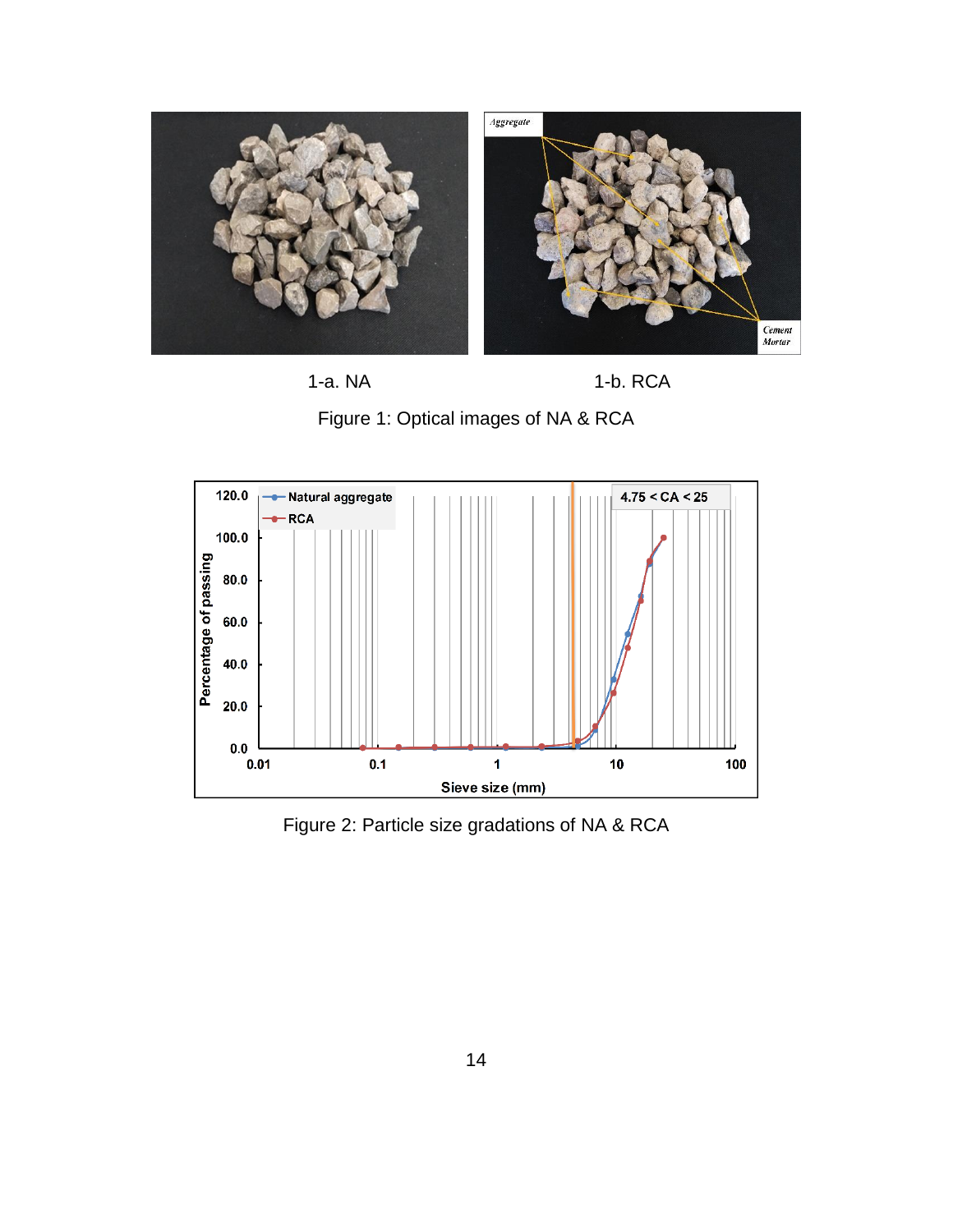

before and after cutting and coring setup setup



Figure 3: Gyratory compacted specimen Figure 4: Typical dynamic modulus test



Figure 5: Dynamic modulus (master curves) of different HMA mixtures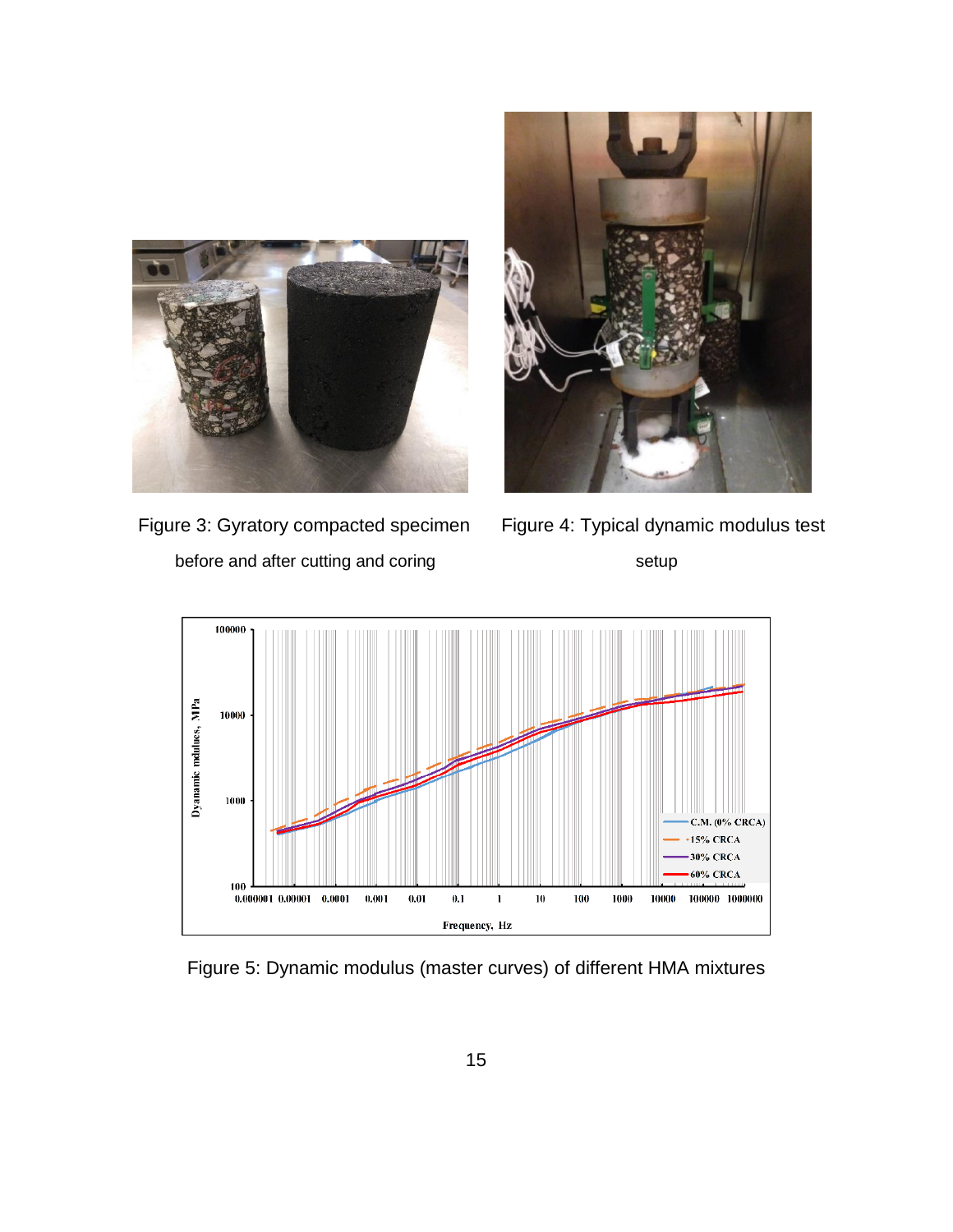

Figure 6: Dynamic modulus values for all mixtures at different temperatures and frequencies.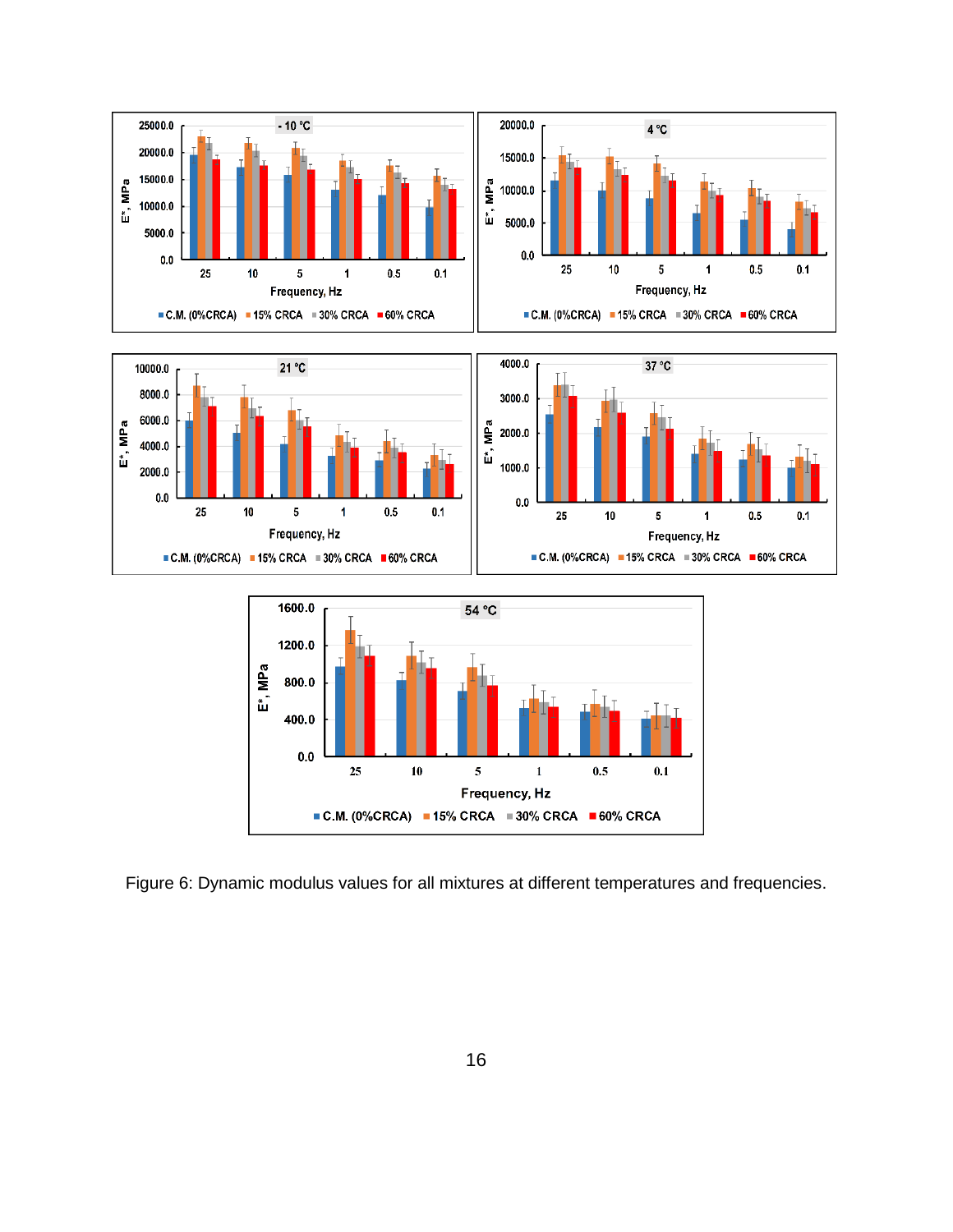

Figure 7: Average |E\*| ratios between the control mix and the remaining mixtures.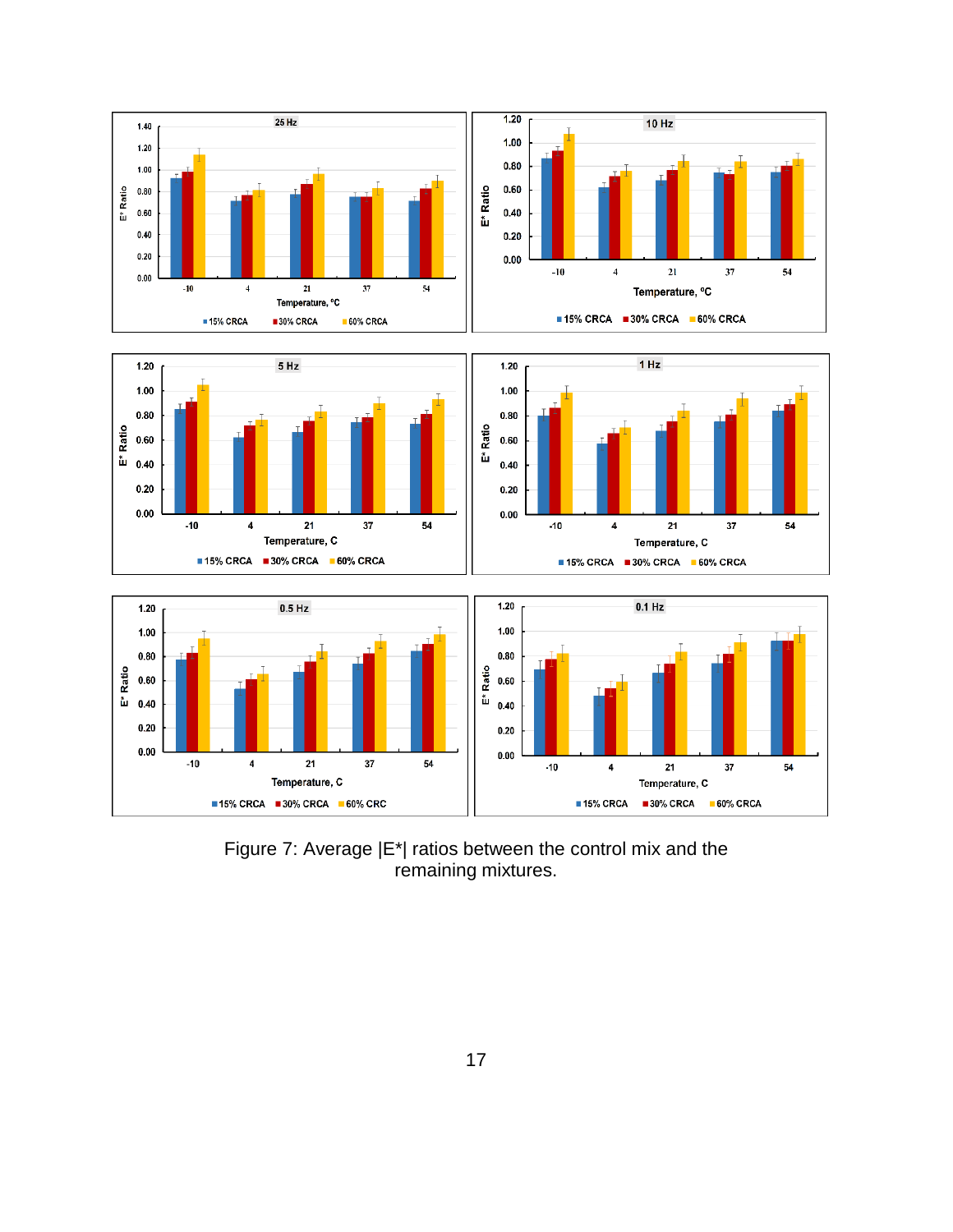

Figure 8: Rutting parameter of different mixtures at 5 Hz and 54 ºC



Figure 9: Fatigue parameter of different mixtures at 5 Hz and 21°C